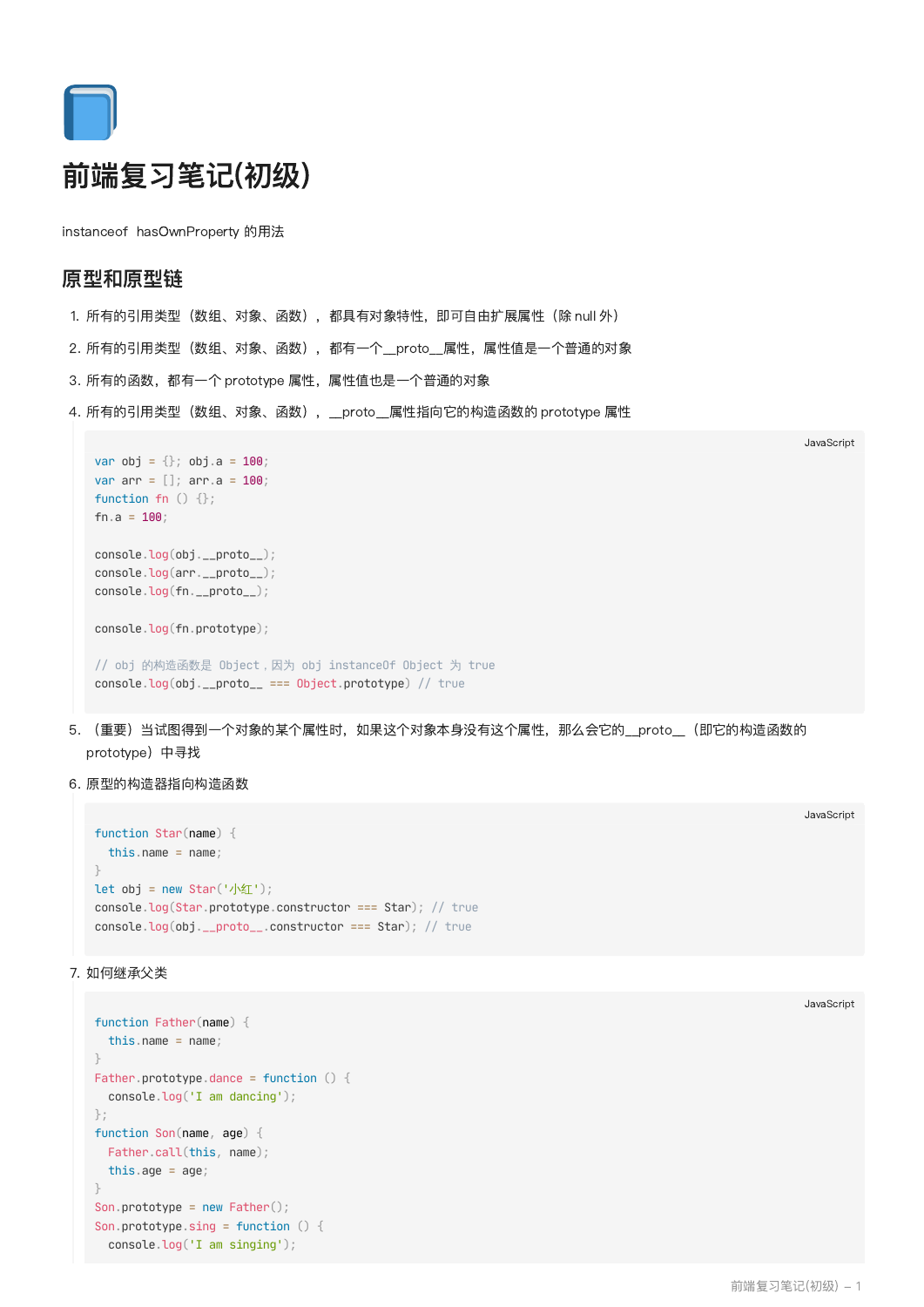## js 中的 new 做了些什么

#### [js的new操作符到底做了什么?](https://zhuanlan.zhihu.com/p/158640941) 做了什么?1、创建了一个空的js对象(即{}) 2、将空对象的原型prototype指向构造函数的原型 3、将空对象作为构造函数的上下文(改变this 指向) 4、对构造函数有返回值的判断 怎么实现?/\* create函数要接受不定量… **<sub>知乎</sub>** zhuanlan.zhihu.com

(1) 创建⼀个新对象;

(2) 将构造函数的作用域赋给新对象(因此 this 就指向了这个新对象) ;

(3) 执行构造函数中的代码(为这个新对象添加属性) ;

(4) 对构造函数有返回值的判断,判断返回的是对象还是函数的返回。

```
function Obj(name, age) {
 this.name = name
 this.age = age
}
let ss = new Obj('Allen', 24)
console.log(ss)
function myNew(Con, ...args) {
 // 创建一个新的空对象
 let obj = \{\};
 // 将这个空对象的__proto__指向构造函数的prototype
 // obj. proto = Con.prototype;
 Object.setPrototypeOf(obj, Con.prototype);
 // 将this指向空对象
 let res = Con.apply(obj, args);// 对构造函数返回值做判断,然后返回对应的值
 return res instanceof Object ? res : obj;
}
ss = myNew(Obj, 'allen', 24)
console.log(ss)
```
### this 的几种使用场景

this 要在执行时才能确认,定义时无法确认

```
var obj = \{name: 'A',
 fn: function() {
   console.log(this.name)
 }
}
obj.printName() // this => obj
obj.fn.call({ name: 'B' }) // this => { name: 'B' }
var fin1 = obj_fnfn1() // this => window
```
1. 作为构造函数执行

2. 作为对象属性执行

3. 作为普通函数执行

JavaScript

JavaScript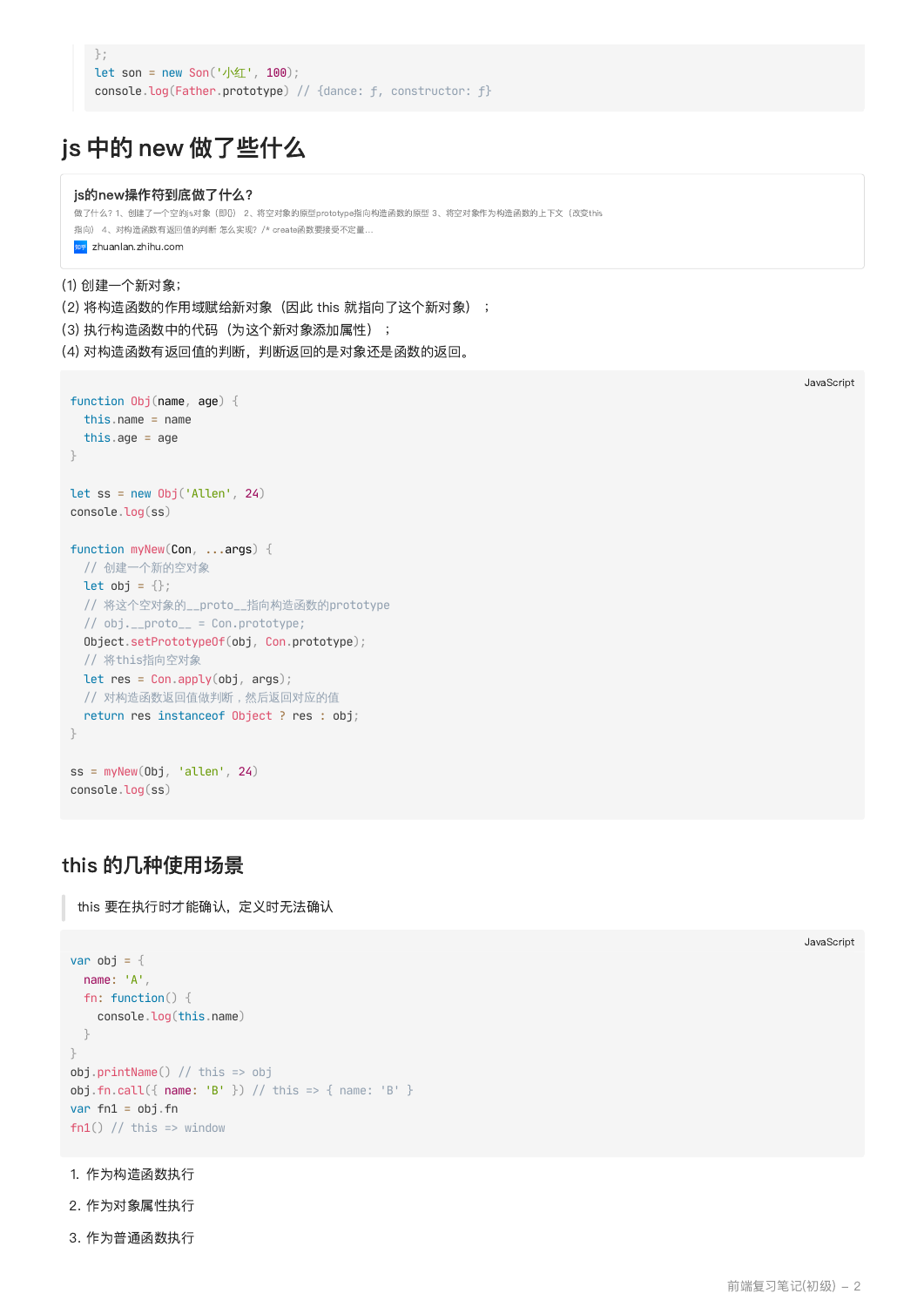```
// 作为构造函数执行
function Foo(name) {
 this.name = name
}
var f = new Foo('allen')
// 作为对象属性执行
var obj = \{name: 'A',
 fn: function() {
   console.log(this.name)
 }
}
obj.printName() // A
// 作为普通函数执行
function fn() {
 console.log(this)
}
fn() // Window
// call apply bind
function fn2(name, age) {
 console.log(name, age)
 console.log(this)
}
fn.call({x: 100}, 'zhangsan', 20) // zhangsan 20 {x: 100}
```
#### 前端使⽤异步的场景

- 1. 定时任务: setTimeout, setInterval
- 2. 网络请求:ajax 请求,动态加载<img>标签
- 3. 事件绑定: addEventListener('event', fn)

#### DOM 对象的 property 和 attribute 的区别

property 是 js 对象的属性, attribute 是 html 标签的属性

```
var pEl = document.createElement('p')
pEl.style.color = 'red'
console.log(pEl.style.color) // 'red'
console.log(pEl.getAttribute('style')) // 'color: red;'
```
console.log(pEl.nodeName) // P console.log(pEl.getAttribute('nodeName')) // null

### 事件绑定

事件冒泡,事件冒泡的应用,子标签会动态加载的时候或者子标签只有少量不需要绑定事件,而同级需要绑定事件时,可以利用事件冒 泡机制,在父标签上绑定个事件来进行处理

#### Ajax 跨域同源策略

jsonp, CORS, 服务端跨域 设置 header, nginx 配置 (支持跨域请求的标签 img, link, script)

Git 常用命令

JavaScript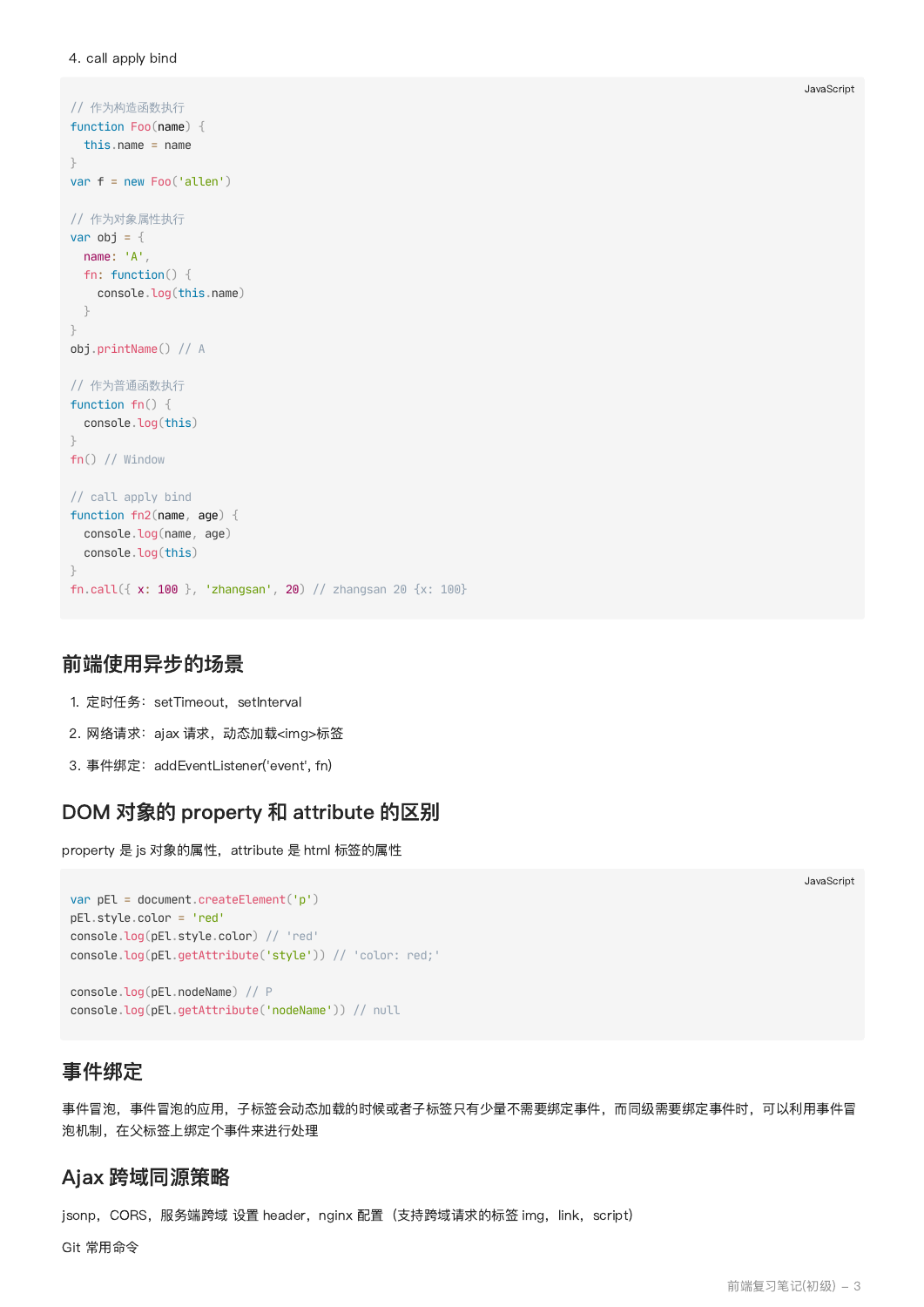### 存储

cookie 4kb 每次都会发送个服务端, 所有不能太大 localStorage 5mb 浏览器共享 sessionStorage 5mb 标签不共享

### 模块化

AMD (异步加载, require.js define 和 require) CMD (动态加载的 AMD, sea.js) CommonJS(node 的 module.exports 和 require) ES6(import export): https://juejin.cn/post/6844903576309858318

### 页面加载

dns 解析成 ip, 浏览器发请求, 服务端解析并返回数据, 浏览器再渲染

### 页面渲染

css 应该放前面加载 (先加载 css, 再渲染 dom 才不会) js 应该放在最后加载(script 在中间执行的话,会阻塞 dom 渲染,而且 js 可能会操作 dom,没渲染完成的话可能会报错)

### window.onload 和 DOMContentLoaded

window.onload: 页面的全部资源加载完才会执行, 包括图片、视频等 DOMContentLoaded: DOM 渲染完即可执行, 此时图片、视频可能还没有加载完

### 上线回滚

将生产文件替换为上一个版本的文件备份

### 性能优化

1、加载资源优化

静态资源压缩合并

静态资源缓存

使⽤ CDN

ssr 服务端渲染

#### 2、渲染优化

css 放前面, js 放后面

图⽚懒加载,下拉加载

减少 dom 查询, 对 dom 查询做缓存

减少 dom 操作, 多个 dom 操作合并在一起执行

事件节流

尽早执行操作 (DOMContentLoaded 就执行)